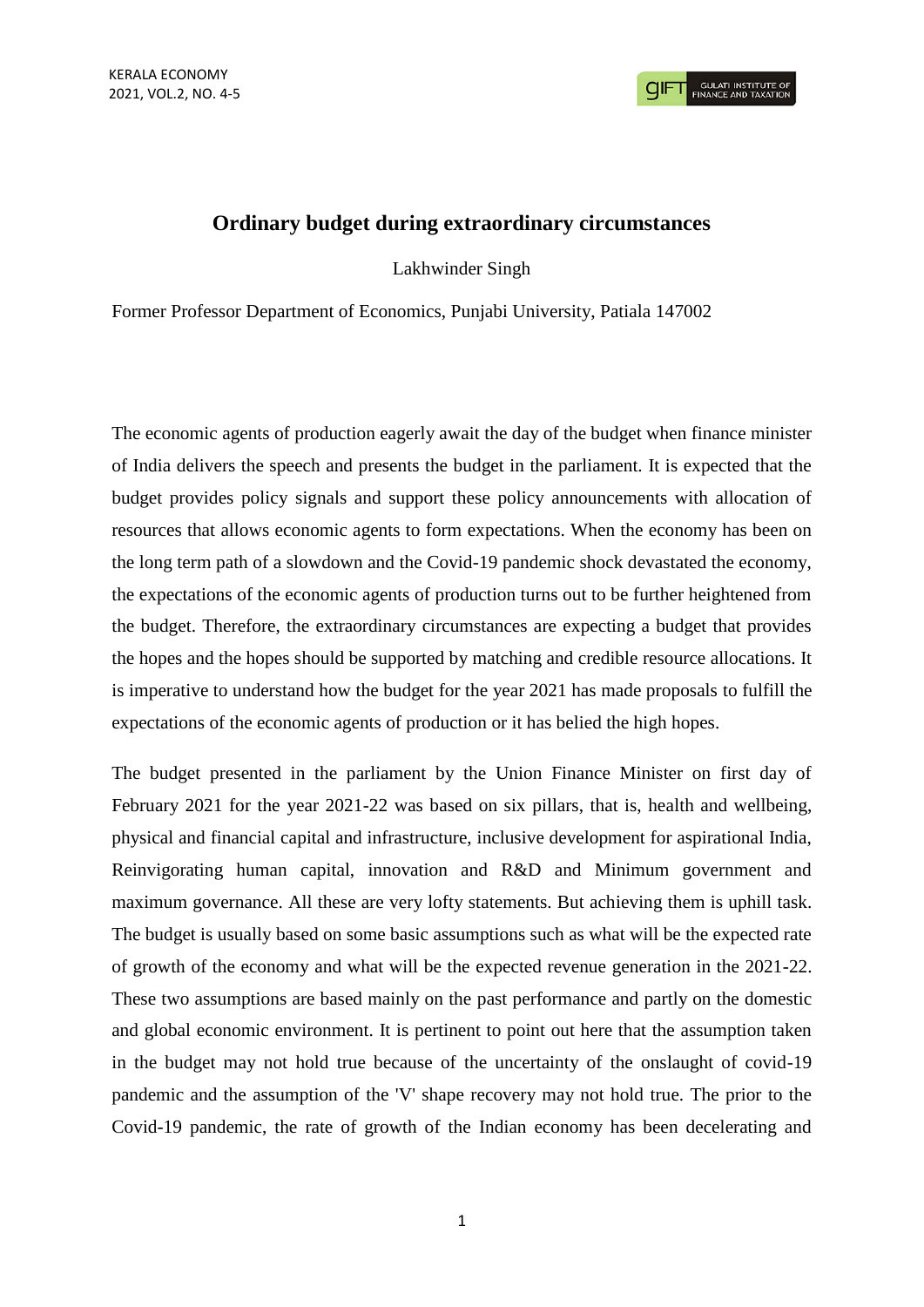KERALA ECONOMY

supported by gloomy investment environment. Therefore, the high fiscal deficit and expected fiscal deficit estimates are doubtful to be achievable. These has been challenged by various experts on the basis of adding more information about the deep recession faced by the informal sector and the rural economy of India

The Covid-19 year fiscal deficit, that is, 2020-21 was shown in the revised estates of the budget turned out to be 9.5 per cent of GDP. The fiscal deficit for the year 2021-22 as per budget estimates is targeted at 6.8 per cent of GDP. The fiscal deficit road map up to the year 2026 is expected to be 4.5 per cent. This clearly shows that the revenue raising capacity of the government has been constrained largely giving high degree of tax concession to the private corporate sector during the covid-19 pandemic times but it will be a permanent feature. No road map to recover the revenue losses if 'V' shape recovery actually will not be realized. There are two sources from where the fiscal deficit is expected to be covered. One, the government has raised debt in the recent past and expected to more depend on the debt financing and that will further constraint due to interest rate liability which is already very high. 23 per cent of the revenue already goes for interest payments on debt. Two, it is very clearly stated that budget deficit is going to be monetized and that will assumes to sell public sector enterprises and land kept for the future expansion. It needs to be noted that public sector that provides public goods generates externalities and hugely benefit to the private economic activities and provide much needed stability and sustainability to the economy. Whole sale privatization means reduction in the public capital formation that further reduces the capacity to produce output and adversely affected the economic justice. This is a sure way to generate more inequities and exclusion. This will dent the third pillar of the budgetary proposals by the finance minister.

The claim of the finance minister in her budget speech was the rise of health sector budget expenditure of the order of 137 per cent compared with the previous year. When we dissect the health expenditure budget estimates for the year 2021-22, the budget has clubbed Rs. 60,000 crore of drinking water and sanitation and a new provision of Rs. 30,000 crore for the vaccination. After excluding these two items, the expenditure on health is only Rs. 74, 602 crore as against the revised expenditure Rs. 84, 445 crore on health for year 2020-21. This shows a decline in the actual health expenditure. The practice of using erroneous and unrelated expenditures to show unnecessarily higher expenditure actually eroding the